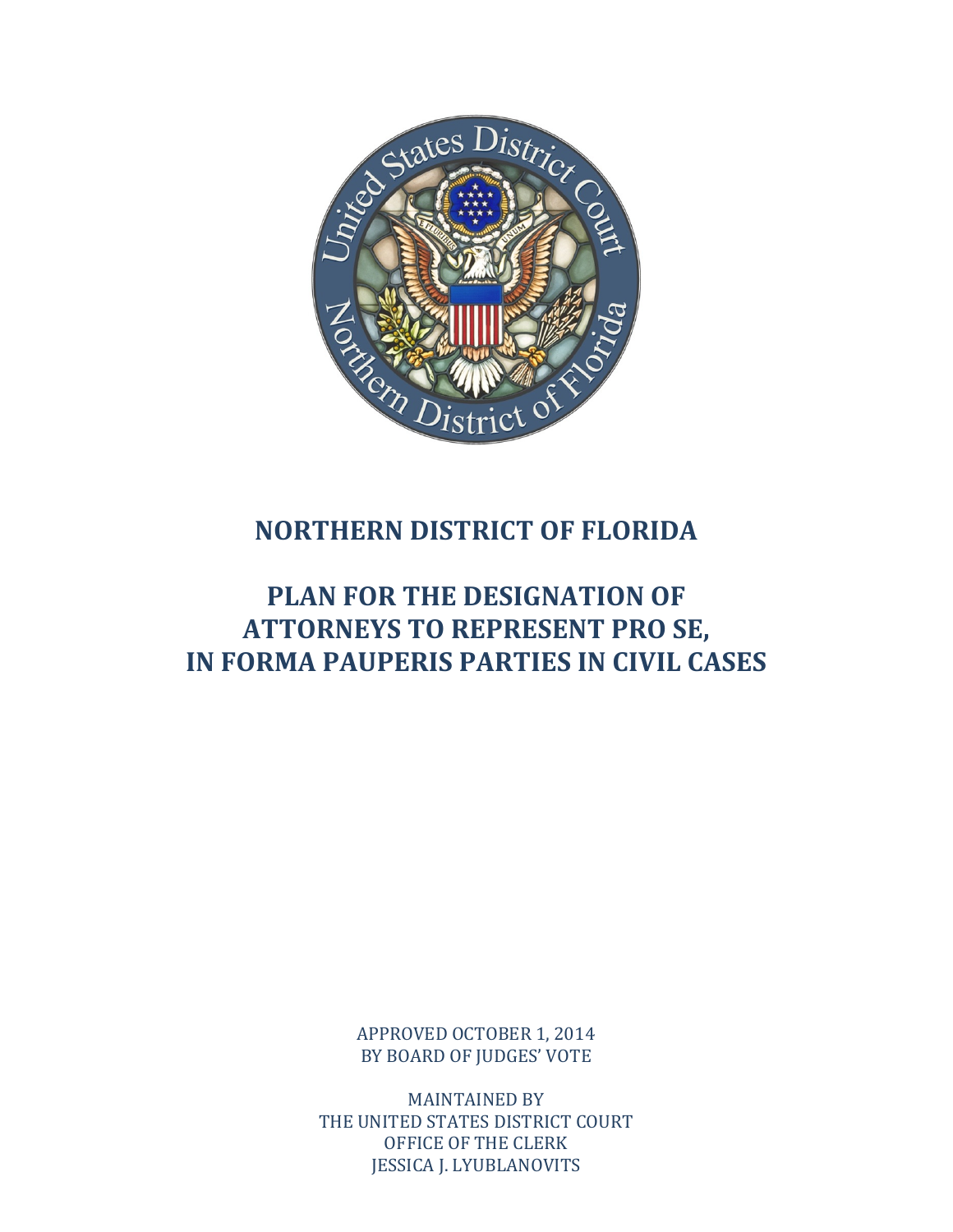#### I. Introduction

The Judges of the United States District Court for the Northern District of Florida adopt this "Plan for the Designation of Attorneys to Represent Pro Se, In Forma Pauperis Parties in Civil Cases" ("Plan") in recognition of the great benefits to the administration of justice that are provided when lawyers are engaged to represent pro se, in forma pauperis litigants in civil actions. In doing so, the Court recognizes the many attorneys who volunteer their time and resources to the representation of pro se, indigent litigants and the valuable resources and representation provided to individuals who are otherwise unable to afford legal representation.

The following procedures shall govern the creation and management of the Northern District of Florida Volunteer Lawyers' Project ("VLP") panel.

#### II. Scope

No procedure or requirement contained within this Plan shall be deemed to create a substantive or procedural right as to either attorneys or litigants appearing before this Court.

The procedures included within this Plan are intended to supplement and complement the Federal Rules of Civil Procedure, the Federal Rules of Criminal Procedure, and other controlling statutes and rules of this Court. The provisions of this Plan shall be applied, construed, and enforced to avoid inconsistency with other governing statutes and rules of this Court, and shall be employed to provide fairness and simplicity in procedure, to avoid technical and unjustified delay, and to secure just, expeditious, and inexpensive determination of proceedings.

- III. Governance of the Volunteer Lawyer Project Panel
	- A. Volunteer Lawyers' Project Administrative Committee

Subject to the supervision of the Court, the administration of the VLP panel shall be delegated to a committee composed of Court and lawyer representatives. This committee shall be known as the "Volunteer Lawyers' Project Administrative Committee" ("Committee").

All Committee members shall be appointed by the Chief Judge. Court representatives on the Committee shall be non-voting members and shall include, at least, a United States Magistrate Judge, the Clerk of Court, and a staff attorney. Attorney representatives on the Committee shall include, at least, one VLP panel member from each of the four (4) divisions of the Court.

The attorneys initially appointed to serve on the Committee will serve staggered terms, with approximately one-third being appointed initially for a four-year term,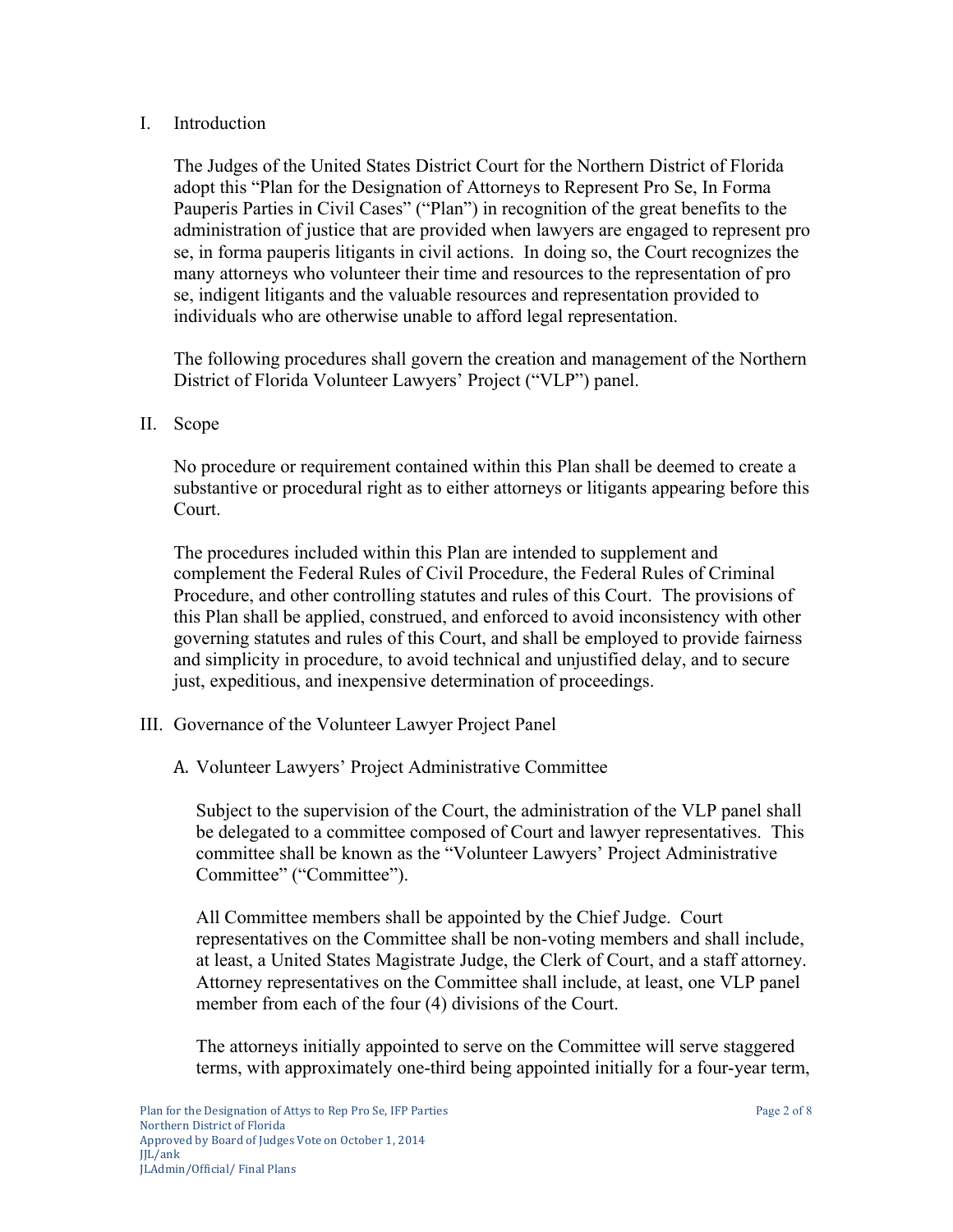a second one-third being appointed initially for a three-year term, and the remainder being appointed for a two-year term. Following the initial Committee appointments, all future appointments will be for three-year staggered terms. Attorneys serving on the Committee may be appointed and serve more than one term and shall serve without compensation. The Chief Judge shall appoint the chair of the Committee from among the members.

The Committee shall have the following responsibilities, subject to oversight by the Court:

- i. Review of the Plan and the requirements contained therein, for the purpose of recommending amendments to the Court;
- ii. Planning and providing educational and professional training opportunities to members of the VLP panel;
- iii. Reviewing, at the request of a judicial officer or VLP panel member, submitted reimbursement requests for reasonableness and compliance with established guidelines;
- iv. Determining whether attorneys admitted to the VLP panel should be removed for any reason, including, but not limited to, poor service, misconduct, incompetence, or failure to comply with the requirements of this Plan;
- v. Investigating complaints relating to a designated attorney's conduct and imposing appropriate disciplinary sanctions, including admonishment, reprimand, and suspension or removal from the VLP panel; and,
- vi. Such other responsibilities relating to the VLP as are necessary and proper.
- B. Responsibility of the Court

Although this Plan establishes an administrative committee to exercise responsibilities related to the oversight and administration of the VLP and to advise the Court in matters concerning the VLP, the Court retains the ultimate responsibility for management and operation of the VLP and the VLP panel, and may, by majority vote of the district judges, modify or override any action taken by the Committee.

- IV. Volunteer Lawyers' Project Panel
	- A. Formation and Composition of the Volunteer Lawyer Panel

All members in good standing of the bar of this district are eligible for membership on the VLP panel, including those attorneys who are newly admitted, practice part-time, or who serve as corporate or in-house counsel.

All attorneys are encouraged to participate in the VLP panel without regard to race, color, religion, sex, sexual orientation, gender identity or expression, age,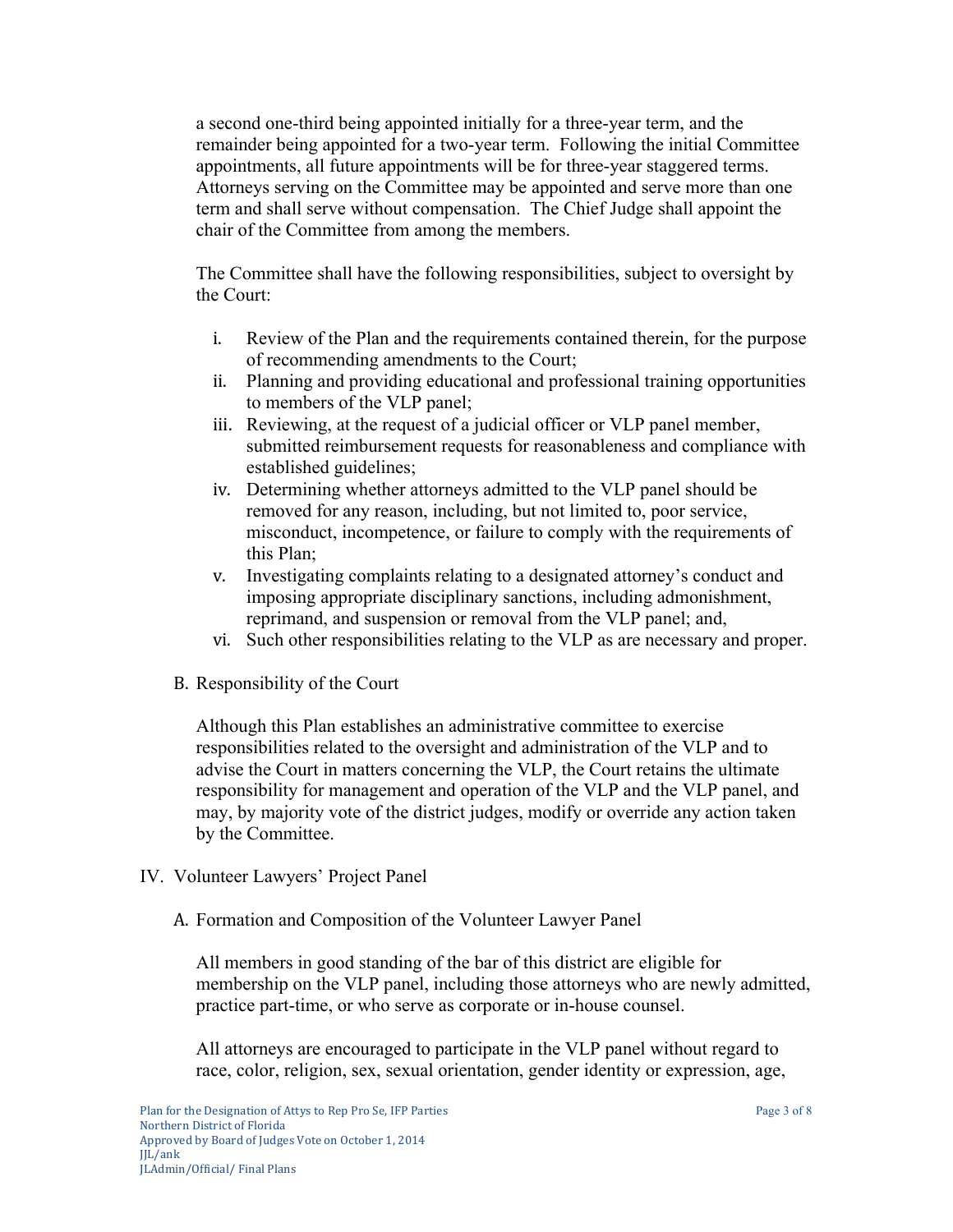national origin, or disabling condition. Law firms are encouraged to take reasonable steps to elicit one or more members or associates within the firm, commensurate with the size of the law firm, to participate on the VLP panel.

B. Panel Membership

An attorney may become a member of the VLP panel by submitting a VLP Panel Membership form ("Membership Form") to the Clerk of Court. The Membership Form shall include the following:

- i. A list of the division(s) in which the attorney is willing to be designated under this Plan;
- ii. An affirmation that the attorney is a member in good standing of the bar of this district;
- iii. Contact information, as required by Local Rule  $11(a)$ ; and,
- iv. Whether the attorney is able and willing to consult and advise in languages other than English.

The Clerk of Court shall maintain the list of VLP panel members for each division of the Court. The list of VLP panel members shall contain the names of all VLP panel members for each division and the names shall be arranged in random order.

Members of the VLP panel shall remain on the VLP panel until the attorney withdraws from the VLP panel, is no longer a member of the bar of this district, is prohibited from practice in this district, or is removed from the VLP panel.

- C. Removal and Withdrawal from the VLP Panel
	- i. Removal from the VLP Panel

In the discretion of the Committee, attorneys may be removed from the VLP panel for any reason, including, but not limited to, failure to respond to designations in a timely manner, declination of more than three (3) designations within a one-year period, poor service, misconduct, incompetence, or failure to comply with the requirements of the Plan.

An attorney may also be removed from the VLP panel by a majority vote of the district judges.

ii. Withdrawal from the VLP Panel

An attorney may withdraw from the VLP panel at any time by providing written notice to the Clerk of Court. The notice should clearly state the divisions from which the attorney wishes to withdraw.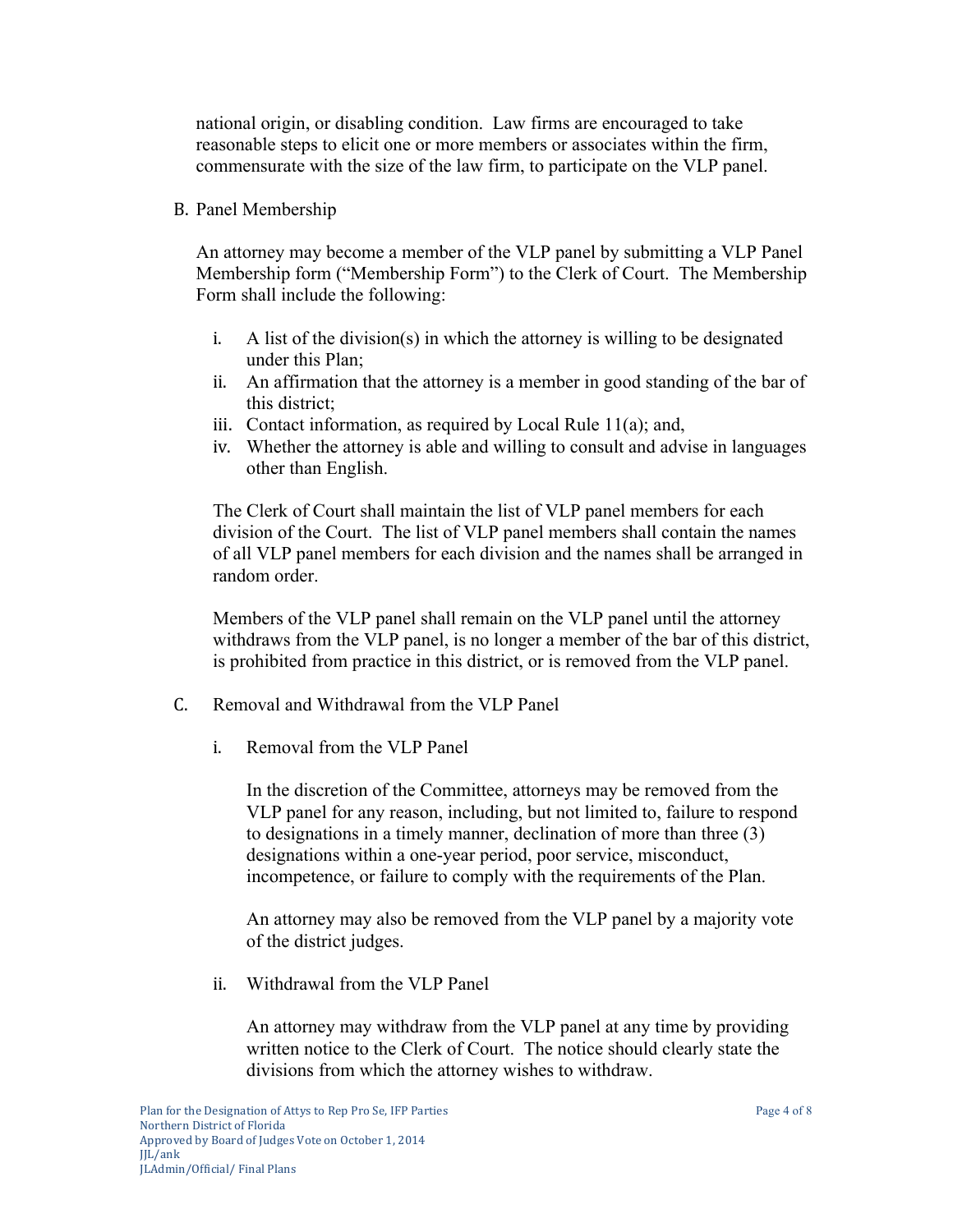# V. Designation of a Volunteer Lawyer from the Panel

A. Selection for Designation

In response to a motion to appoint counsel filed by a party proceeding pro se, in forma pauperis, or upon the Court's own motion, a district or magistrate judge may direct the Clerk of Court to select an attorney from the appropriate divisional VLP panel list for designation in a civil case.

The Clerk of Court shall select the VLP panel member from the divisional list of panel members by following a strict rotation. No employee or judge of the Court shall exercise discretion in the selection of the VLP panel member.

Once designated, if the VLP panel member enters a notice of appearance in the case, the panel member shall not be selected again until all other names on the divisional VLP panel list have been selected for designation. A VLP panel member who declines or fails to timely respond to a designation shall remain at the top of the VLP panel list rotation.

B. Notice of Designation

Once selected, the Clerk of Court will notify the VLP panel member of the designation. The notification shall include:

- i. A copy of the public docket sheet for the case;
- ii. A copy of the operative complaint;
- iii. Instructions on how to view the full public docket; and,
- iv. Contact information for the Court.
- C. Acceptance or Declination of Designation

Within thirty days from the date of the notice of designation, the VLP panel member shall accept or decline the designation. If the VLP panel member accepts the designation, the member shall immediately file a notice of appearance in the case.

A VLP panel member may decline a designation for any reason. If the VLP panel member declines the designation, the member shall send written notification to the Clerk of Court, as instructed in the notice of designation. The written notification need not specify a reason for declining the designation.

- VI. Scope and Duration of Appearance Following Acceptance of Designation
	- A. Duration of Appearance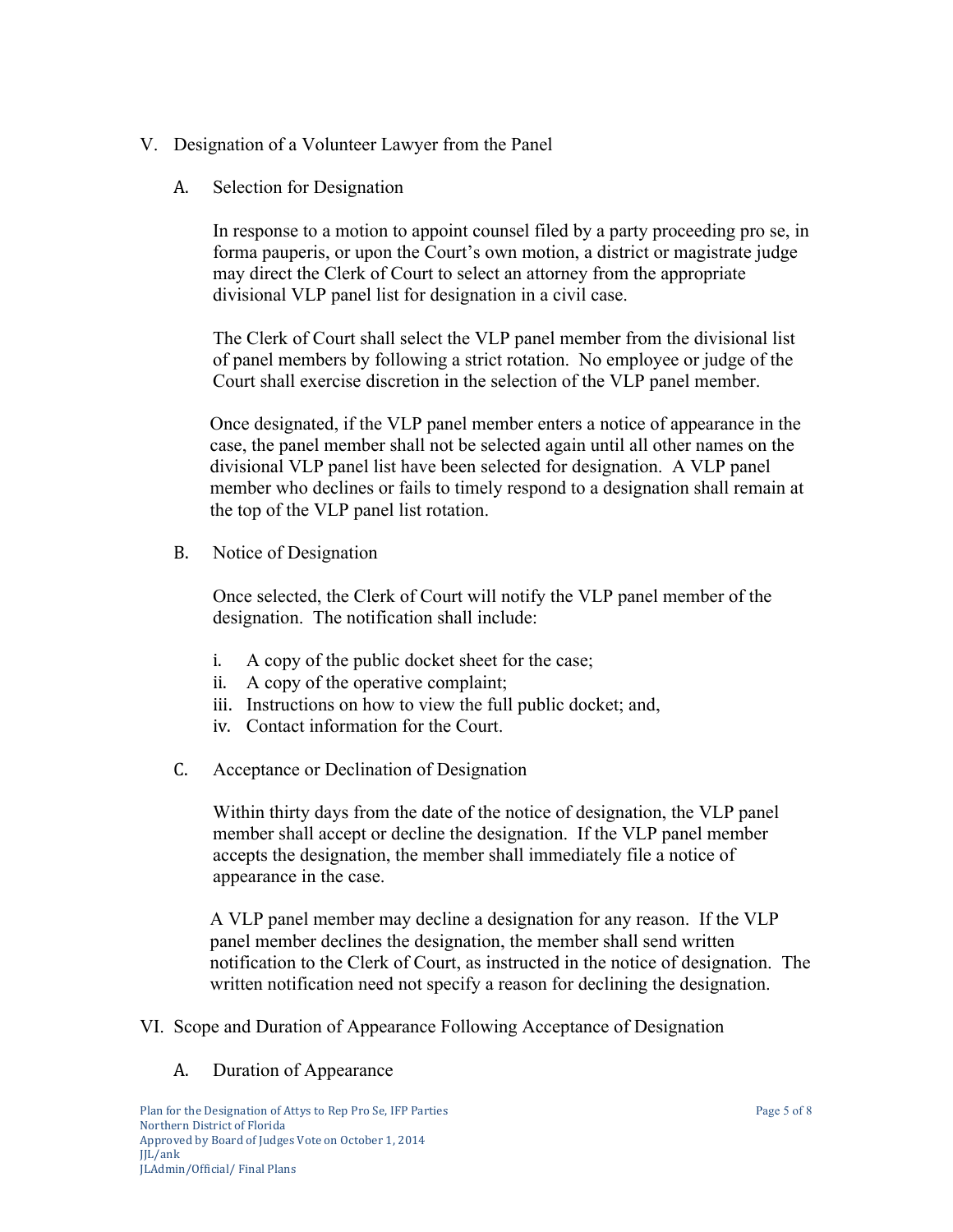Once the VLP panel member appears as counsel, the member shall represent the pro se party ("client") in the case from the date a notice of appearance is filed until the Court allows the attorney to withdraw from representation, the case has been dismissed, the case has been transferred to another court, or a final judgment has been entered in the case.

- B. Scope of Appearance
	- i. General Designations

Designations made, and appearances entered, pursuant to this Plan shall be limited solely to the case before the Court, and, if applicable, any interlocutory appeal(s) filed during the pendency of the case. VLP panel members shall not be required to represent the client in any additional matter, including other appellate proceedings, remands, or collateral matters commenced after entry of final judgment in the case.

ii. Designations for the Limited Purpose of Settlement

The Court may designate a VLP panel member for the limited purpose of settlement and to perform those actions necessary and required as a part of the settlement process, including, but not limited to, preparing for and attending a mediation or settlement conference on behalf of a pro se, indigent litigant and, if the case settles, drafting and filing a settlement agreement and any other filing(s) necessary to notify the Court of the settlement and dismiss the action.

If a VLP panel member accepts a designation for the limited purpose of settlement, the VLP panel member shall file a Notice of Limited Purpose Appearance in the case. If the case for which the VLP panel member entered a Notice of Limited Purpose Appearance settles, the member shall file the appropriate pleadings for dismissal of the case. If the case for which the VLP panel member entered a Notice of Limited Purpose Appearance does not settle, the VLP panel member shall either file a notice that the VLP panel member is entering a full appearance in the case or file a motion to withdraw from further representation.

C. Withdrawal from Representation by Counsel Designated Pursuant to this Plan

A designation and notice of appearance entered pursuant to this Plan does not alter a VLP panel member's ability to withdraw from the case, except for failure to comply with a written fee agreement, the panel member shall not request withdrawal for reasons related to the client's inability to pay attorney fees, litigation expenses, or taxable costs.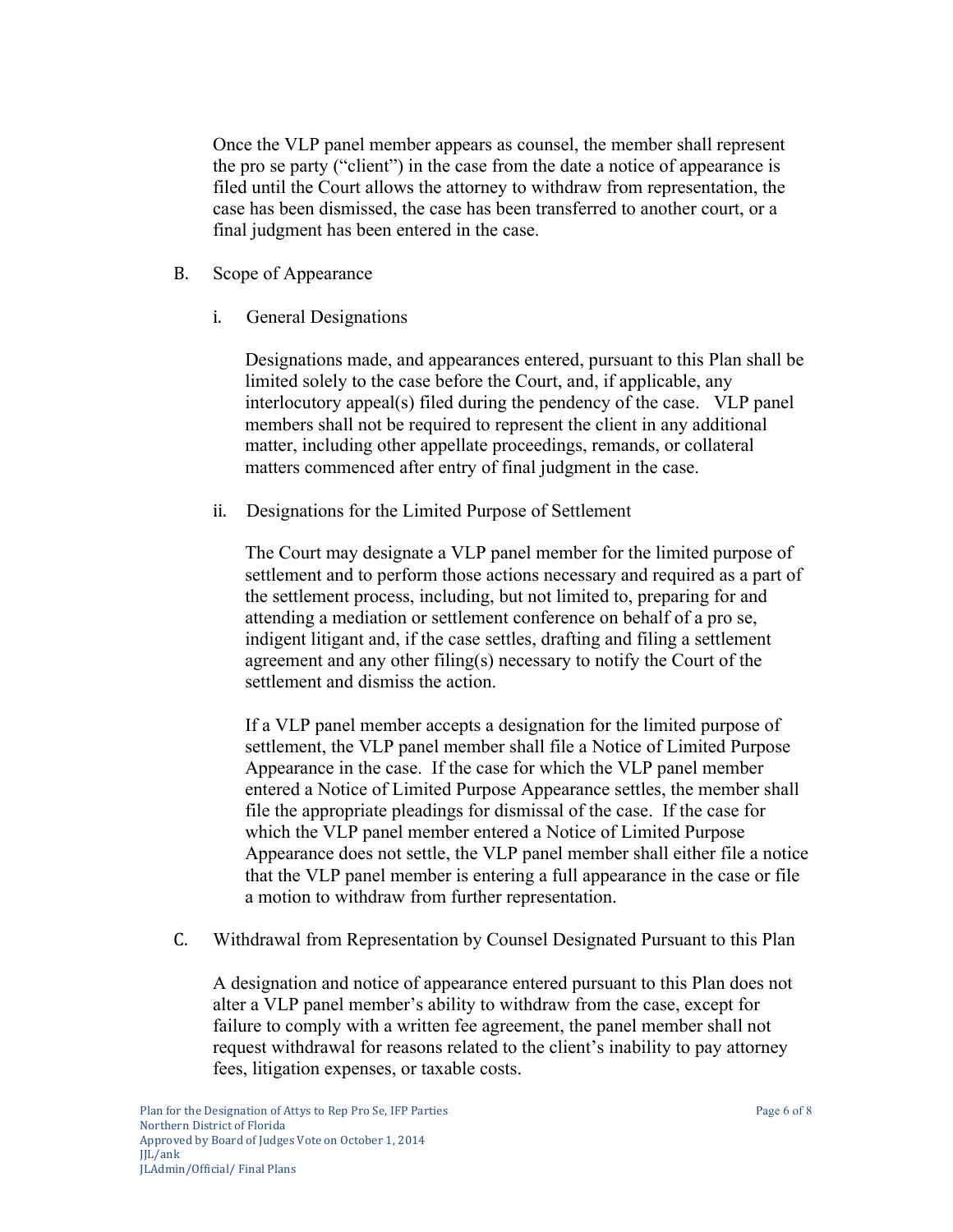If a client's financial resources change after the VLP panel member files a notice of appearance, and the client is able to pay attorney fees, costs, and litigation expenses, the VLP panel member may seek to withdraw from representation. In this situation, the VLP panel member may assist the client in retaining the VLP panel member or other counsel outside of the provisions of this Plan on a compensated basis. With the client's consent to such a change in representation, and upon the designated VLP panel member's filing a motion to withdraw, the Court may grant the withdrawal and substitution of counsel. The new attorney's representation shall not be governed by this Plan.

## VII. Attorney's Fees

VLP panel members shall represent the client without receiving a fee, except in those cases where a valid fee agreement has been entered into. If the attorney determines that a client may be entitled to recover attorney fees or a monetary award or settlement, the attorney shall advise the client of that possibility and, prior to entering a notice of appearance in the case, may enter into the following written agreements with the client:

A. Attorney's Fee Agreement

Representation provided may be conditioned on the client's entering into a written fee agreement assigning to the attorney any amounts recovered by the client as attorney's fees pursuant to law(s) authorizing such an award.

B. Contingent Fee Agreement

Representation provided may be conditioned on the client's entering into a contingent fee arrangement providing for the payment of a reasonable fee and litigation expenses out of any funds recovered by the client as a result of the representation, provided that:

- i. The contingent fee agreement states that the amount of any payment received by the attorney pursuant to an assignment agreement shall be credited against the client's fee obligations; and,
- ii. The contingent fee shall be calculated based on the amount recovered after the payment of any taxable costs and litigation expenses.

## VIII. Expenses Incurred By a VLP Panel Member

A VLP panel member may receive reimbursement through this district's Bench and Bar Fund. The amount and type of reimbursement, as well as procedures for requesting reimbursement, are governed by the Plan for Administration of the Bench and Bar Fund.